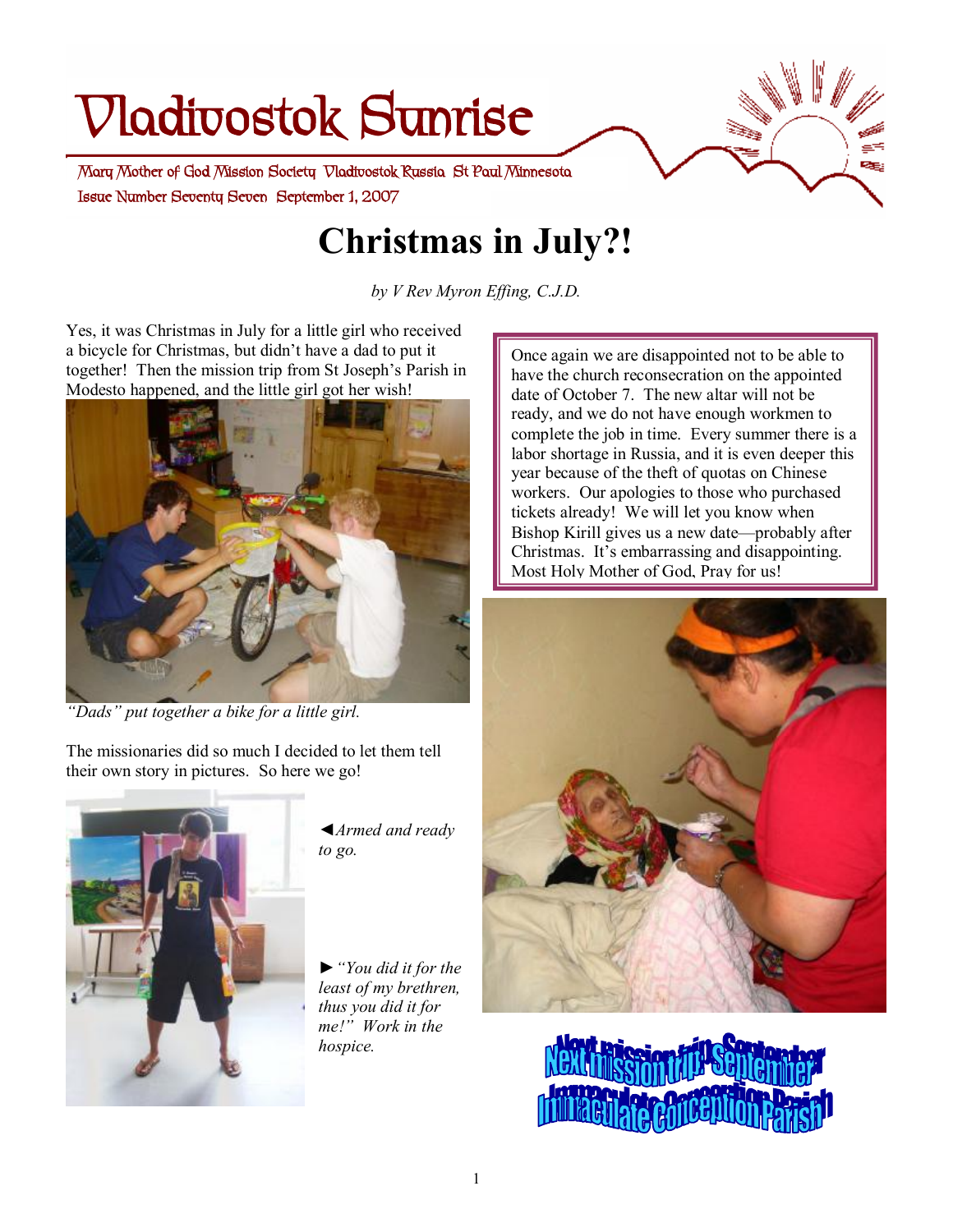

*Orphan life is up and down, depending if there are volunteers.* 



*A picnic for the whole parish? You've got to be kidding!* 



*This exercise will work wonders for your detachment syndrome!* 

*▼Even time on the bench is fun if the volunteer loves you!* 





*The way to a Russian's heart is by* 

*▼"Man does not live on bread alone" so share the Gospel with a potential new Christian!*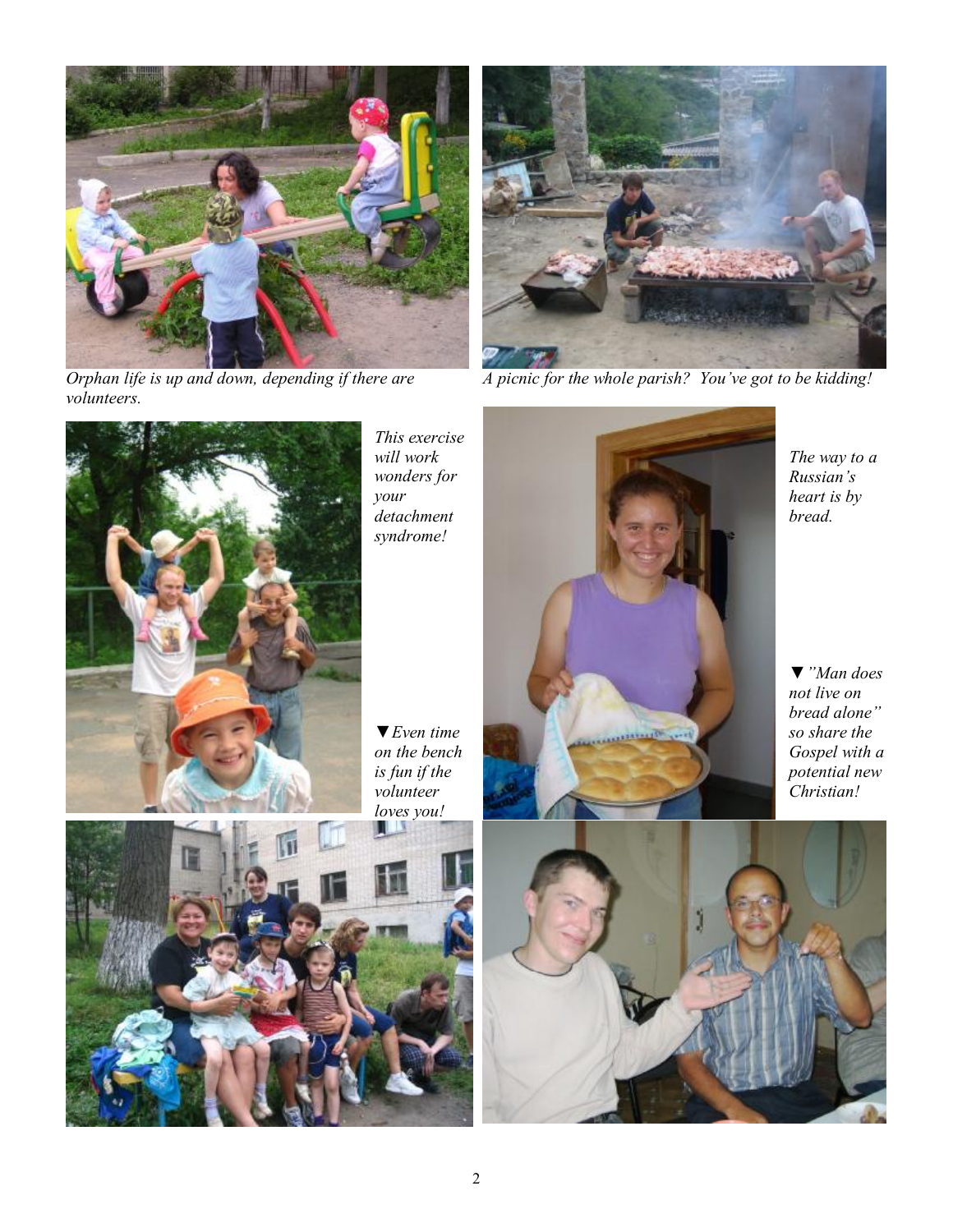

*Slaving away on Russian Island, with tiny overseers.* 



*Furthering ecumenical relations.* 



*Painting the room in the hospice.* 

*▼Wallpaper -ing at St Joseph's* 



*Praying at the mass gravesite.* 



*Admiring the restoration work in the church.* 

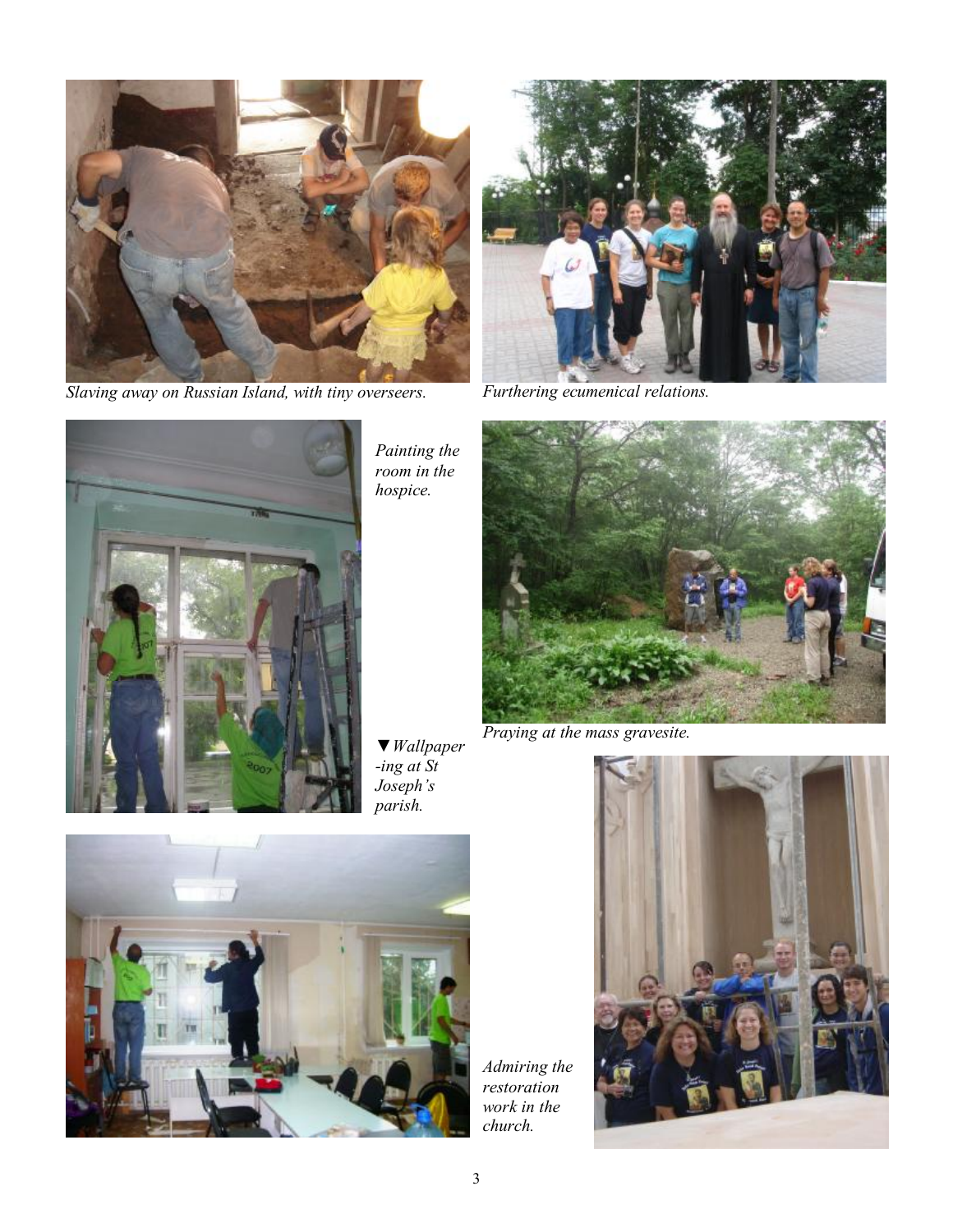

*Saying our goodbyes.* 

*Leaving a legacy, a new washing machine.* 



*▼The open door is waiting for you next year!* 



# **Come back Again!**

## **How to Communicate with Us**

**Internet** Russian language: [www.catholic.vladivostok.ru](http://www.catholic.vladivostok.ru) English language: [www.vladmission.org](http://www.vladmission.org) Sisters in English: [www.cjd.cc](http://www.cjd.cc)

**Office in Russia: Phone:** 011-7-4232-26-96-14

myron@catholic.vladivostok.ru daniel@catholic.vladivostok.ru

**Letters** without donations: Most Holy Mother of God Catholic Parish Volodarskovo 22 690001 Vladivostok RUSSIA

#### **Office in America: Phone and FAX:** 1-(651)227-0208 usoffice@vladmission.org

**Donations and letters**:

Mary Mother of God Mission Society 1854 Jefferson Ave St Paul MN 55105-1662

Or you can **donate from your credit card** through our web site. Your donations are tax-deductible. You will receive any required receipt for tax purposes by return mail. Please be assured that we do not sell our mailing list or any other donor information to other organizations. **Donations in kind**. If you have items that you think we can use, please contact Mrs Sandra Sonnen at the Mission Office in St Paul giving a complete list of items.

**Office in Canada: Phone**: 1-(807) 597-6052 gnivall@shaw.ca

> **Donations and letters**: Mary Mother of God Mission Society PO Box 868 Atikokan Ontario Canada P0T 1C0

**Sisters in Jesus the Lord: Phone:** (651)230-3337 525 Thomas Ave St Paul, MN 55103

**Vladivostok Sunrise** Edited and produced in Russia by V Rev Myron Effing, C.J.D. Assembled for mailing by Nativity Parish, St Paul, Minnesota.

# **Opportunities**

♥ Plan ahead if you would like to be a full-time mission volunteer in Vladivostok or one of our Russian Far Eastern cities for the 2008-9 school year!

♥ Perhaps you would like to join one of our mission teams. Contact Sandie at the office in Minnesota.

**Remember "Mary Mother of God Mission Society" in your will.**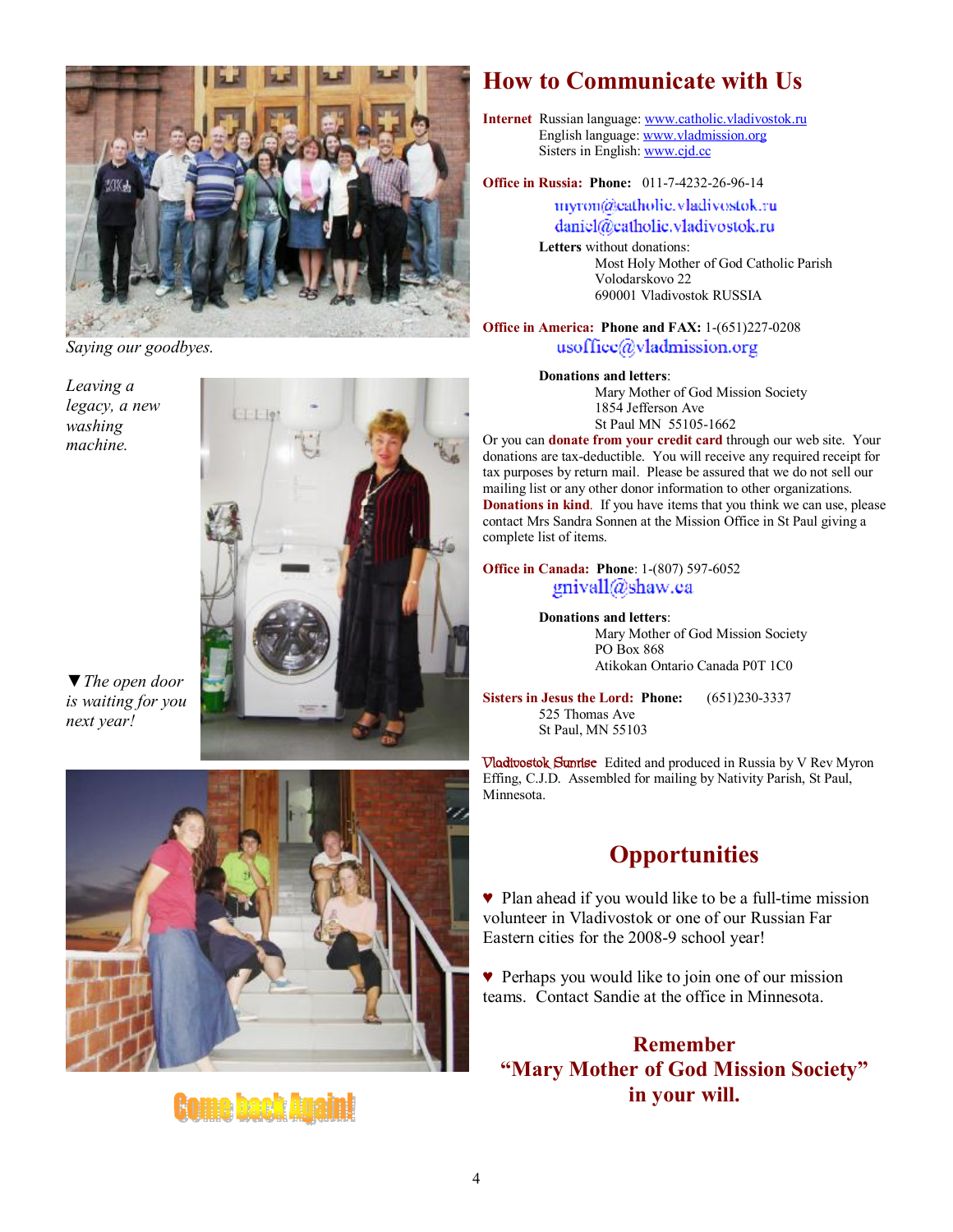### **News Notes**

*by V Rev Myron Effing, C.J.D.*

● Congratulations on the occasion of the **ordination of our Brother Oleg** Yelchaninov to the diaconate! He and his classmates were ordained by Archbishop Aloisius Tkach of the Diocese of Kosice, Slovakia on, Friday, June 22 at the Cathedral of St Elizabeth there. He has just one more year to go for ordination to the priesthood since his baptism and entrance into our religious community eleven years ago.

Brother Oleg had to quickly learn, and then be able to write and preach, in the Slovak language, since the seminary he needed to attend is in Slovakia! You can see that it is quite an achievement! The cathedral was packed for the ordination, with a crowd still standing on the street. The next day there was the ordinations to the priesthood, and again a packed cathedral!



*he ordination announcement with the names of the eleven other men ordained with Brother Oleg to the diaconate. One of the new deacons has since died in a traffic accident!* 

Brother Oleg was born in Mirnii, in Yakutia—one of the coldest continuously inhabited places on earth. He worked in the diamond mine there where his parents also worked. Then he attended Moscow Government University where he majored in Art History, with a specialty in Gothic architecture. He and his mother later moved to Blagoveschensk in the Amursky Oblast, where we got acquainted when I was pastor there. He came to Vladivostok to be baptized and confirmed on December 15, 1996, and his vocation crystallized at that time. He made his final profession in our Canons Regular of Jesus the Lord on August 17 of 2006. We are so anxious to have him work with us continuously in Vladivostok!

Bother Oleg is the third of our regular parishioners to be ordained to the diaconate, after Fr Daniel Maurer, C.J.D., and Fr Evgenie Peregudov.

*Brother Oleg's mother, Raisa Nikolaevna Yelchaninova, Brother Oleg, and Fr Myron after Brother Oleg's first service as a deacon, Sunday Mass on June 24 in the seminary chapel in Kosice.* 



Thank You, benefactors who have contributed to our seminary fund and who regularly pray for vocations as we do here in Vladivostok. Every "green" Monday is a Mass for Vocations in our parish.

• Our Holy Father, Pope Benedict XVI, has appointed a new bishop for the Diocese of Superior, Wisconsin: **Fr Peter Christensen**, the pastor of our Sister Parish of the Nativity of Our Lord in St Paul, Minnesota! The bishopelect will begin his new duties after episcopal consecration. Fr Peter has served for 22 years as a priest of the Archdiocese of St. Paul-Minneapolis. He was born in Pasadena, California, but moved to Minnesota in 1975. After obtaining his undergraduate degree in art history from the University of St. Thomas, he worked as a commercial artist for several years before entering the seminary in 1981. He has served in several capacities in the Minnesota, acting as a spiritual director and rector at St. John Vianney Seminary. Under his guidance, the seminary grew significantly, eventually becoming one of the largest seminaries in the United States.

Fr Christensen became the fifth pastor of Nativity of Our Lord in June 1999. Since then he has been instrumental in the reconstruction of the church and rectory, a three-year effort that restored the church to its original beauty and addressed a number of structural problems that had caused extensive damage. His artist's eye is reflected in the attention to detail and architectural purity that guided the restoration process and is reflected in the end result.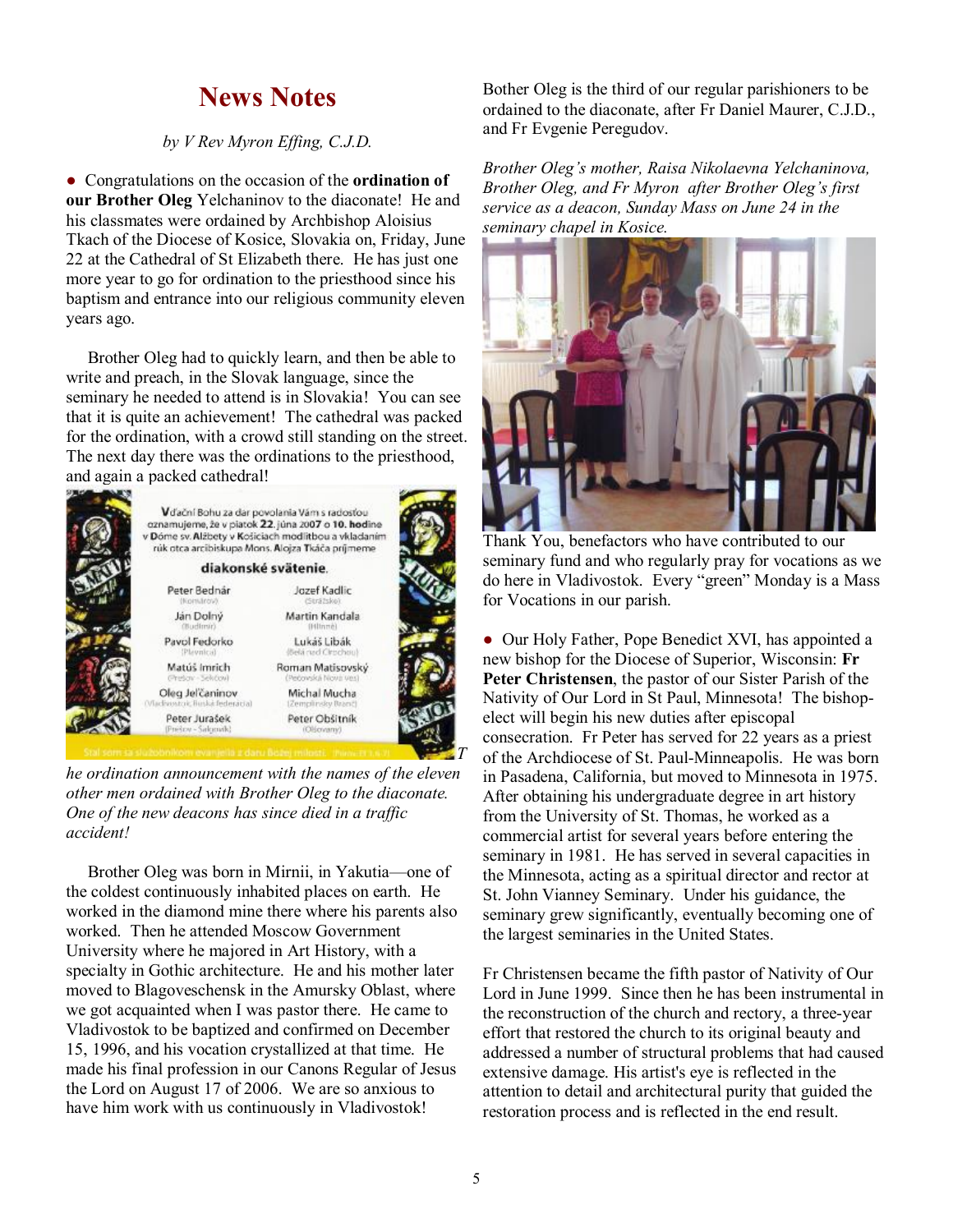

*Fr Peter Christensen, soon to be Bishop of Superior* 

● On May 30 our Bishop Kirill Klimovich, D.D., appointed Fr Myron Effing C.J.D. to the post of Diocesan **Consultor**. The task of the consultors is to aid the bishop in making important decisions, and

to safeguard the diocese and its properties in the case of the absence or incapacity of the bishop.

• When Fr Dan was in the States this summer, he met with our wonderful volunteers from **Nativity Parish** in St Paul who regularly assemble and mail this newsletter. The meeting took place as a covered-dish supper at St Agnes' where our office is located, because of the full house at Nativity. Thanks, Folks, for your continued help!



*The Nativity dinner at St Agnes'. Standing are Fr Dan and Sandie Sonnen, our American national coordinator.* 

● **Pavel Savchenkov** has been one of our main altar servers for many years already, and has been in charge of the servers for two years. He is a student in the Vladivostok Medical University, and works at the Military Hospital as an orderly. This year he has decided to study at the Liturgical and Catechetical Institute in Gaming, Austria. Many of our parishioners have already studied there, and the program is very good for our young parishioners. We'll miss his humor and faithfulness to his duties during this coming year.



*Parish Librarian Tamara Pavlovna and Pavel Savchenkov at tea after Sunday Mass.* 

● Annually we have **study days** for the volunteers of the **Women Support Centers**. This year, we held them on June 19-22. Besides volunteers from our own seven Centers and the Center in Khabarovsk, a new volunteer attended from Magadan where they hope to open a similar center soon. Also in attendance for the first time were volunteers from the Orthodox center, "Crown." Naturally we are all hoping to learn from each other, and from the experts that we invite to the study days. This year we paid special attention to Natural Family Planning (or, as it is called in Russian, "Method of Determination of Ovulation".) Several of our volunteers had not yet received this training, and everybody needed updating on the latest information.

We were also privileged to have our theologian, Dima Kamil, who is finishing his master's degree in Theology of the Family in Gaming, Austria for an introduction to Pope John Paul II's *Familiaris Consortio*, the Church's major teaching about marriage and family life, which has just be translated and published in Russian. Thanks to you, benefactors, for supporting this work. As John Paul II said to Fr Paul Marx, the famous pioneer in the life issues in America and around the world, "You are doing the most important work on earth!" We think our Women's Centers are very important.



See Page 8!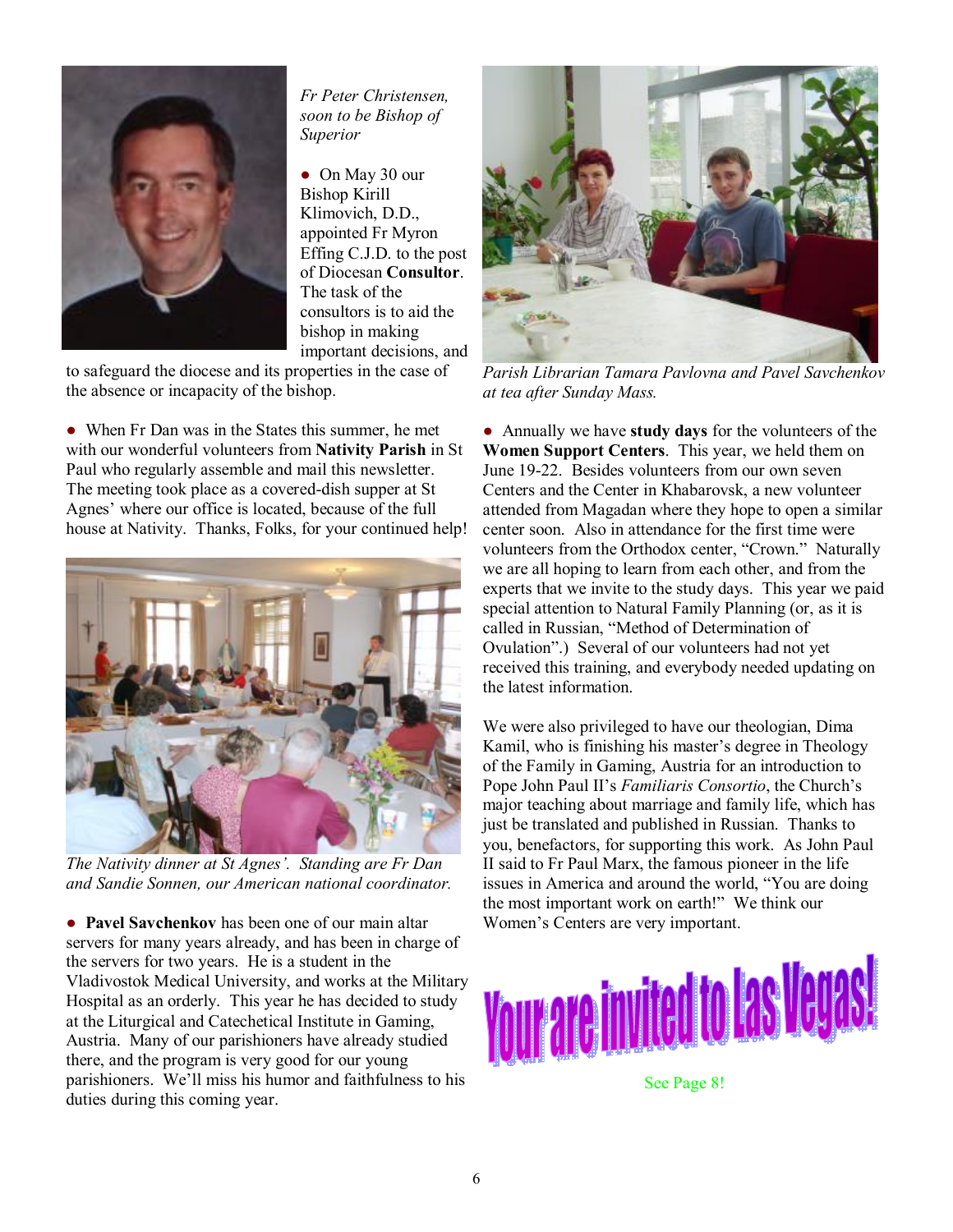

*Our biologist and expert in NFP Yuri Belozorov led the voluneers' study.* 

*At the end of the day, new volunteers receive their certificates.* 



● The **Soup Kitchen** for the elderly which is run by volunteers from our parish is attended mostly by elderly who live alone and who are hungry, not only for food, but for human companionship. So the Sisters of St Anne often volunteer their time and talents to give them outings or some recreational programs. Here is a photo of a recent gathering.



*Some dessert and companionship.* 



*We have talents to share with others.* 

*It helps to be reminded of the words of the songs.* 



● **"Mothers at Prayer"** is the name of a prayer group that meets regularly at St Joseph's Parish in Second River. As the name indicates, their main goal is to pray for their own children, grandchildren, and relatives, and for a restoration of family life and an end to abortion in Russia. They also have a couple of days' retreat each year. Here is this year's retreatants under the guidance of Lubov Sadovnika, who is the Leader of the Women's Support Center in Artyom. We join our prayers with theirs!



*"Mothers at Prayer" on retreat.*